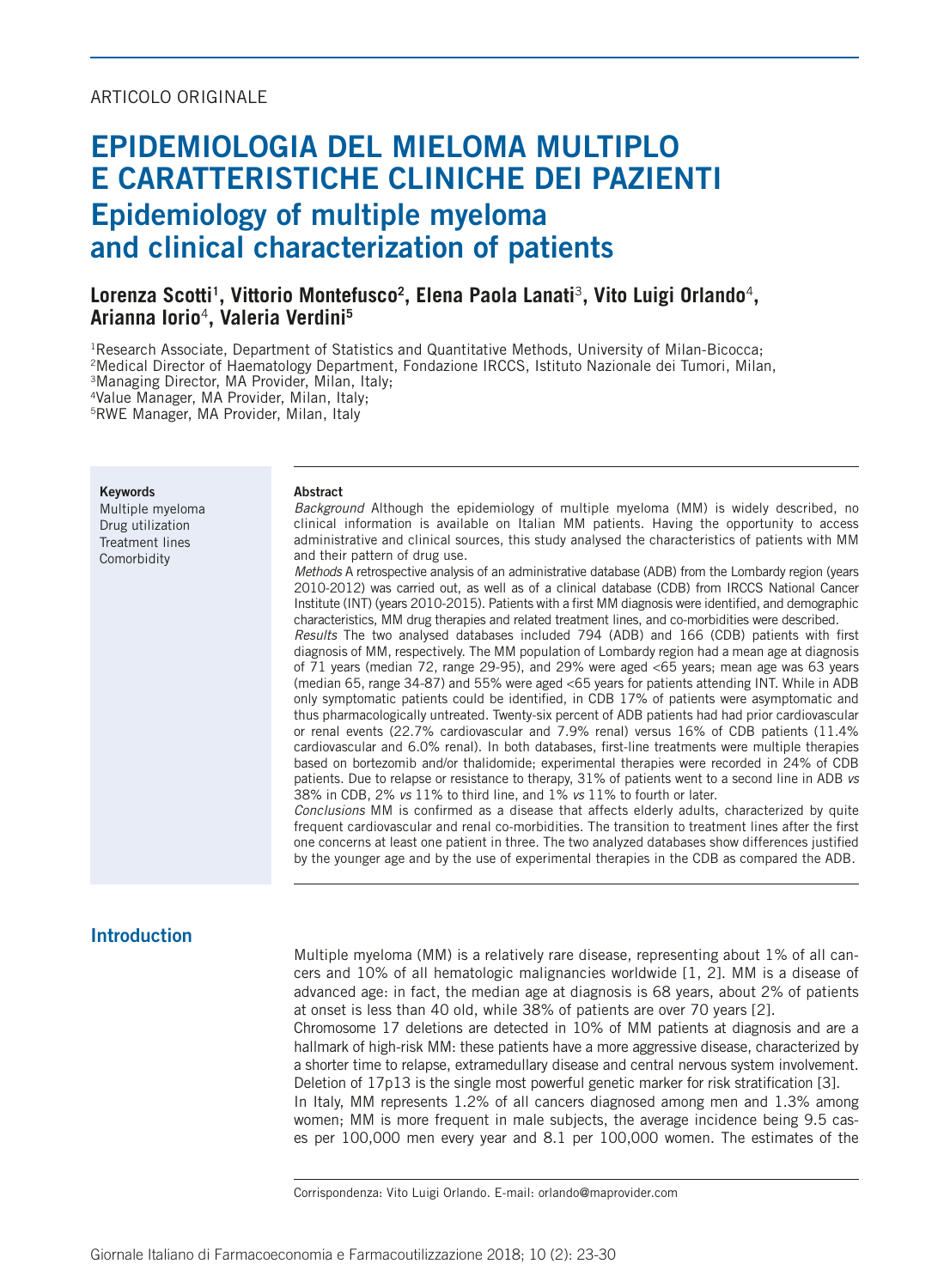AIRTUM (Italian Association of Cancer Registries) indicated in 2006 a total of 2,315 new cases diagnosed among males and 2,098 among females, with fairly homogeneous incidence rates in the country [4]. In 2010, EUCAN (http://eco.iarc.fr/eucan/) - a project of the European Cancer Observatory developed at the International Agency for Research on Cancer - estimated for Italy 2,775 new cases for men and 2.587 for women [5]. The most recent publication AIOM-AIRTUM estimates for 2017 a total of 3,100 new cases diagnosed among males and 2,700 among females [6]. Mortality is slightly decreasing, with an improvement in relative survival: 80% one year from diagnosis, 51% at 5 years from diagnosis, with no differences between genders. The 5-year relative survival recorded an increase of 10 percentage points in fifteen years; however, the impact of the disease on the reduction of life expectancy is relevant, especially in the young patient compared to the healthy subject of the same age and sex: 20 years of life lost if the diagnosis occurs at 50 years of age, 9 years of life lost if the diagnosis occurs at the age of 70. The MM therefore remains a chronic pathology with a poor prognosis in most cases of symptomatic disease [7]. Finally, the estimated prevalence in 2010 was 22,688 subjects, of which only 146 (0.6%) cured, with a regional distribution of MM in line with the distribution of the general population. 59% of prevalent subjects had received the diagnosis of MM in the previous 5 years and 15% more than 10 years earlier [8].

Treatment for MM is indicated in the patient with the presence of symptoms and signs related to the disease [9]. The aim of treatment is to control the pathology, improve the quality of life and survival, which can be achieved by combining effective treatments with adequate supportive care. Until the 2000s, standard therapy for MM was melphalan-prednisolone and vincristine-doxorubicin-dexamethasone regimens [1]. The introduction of new drugs into the MM therapeutic listing (such as bortezomib, thalidomide and lenalidomide, often in combination with dexamethasone) resulted in improved survival, both in newly diagnosed and relapsing patients.

For patients with symptomatic MM younger than 65-70 years of age, with good performance status and without co-morbidities, the therapy of choice is stem cell transplantation (SCT). The procedure involves a first induction phase aiming to reduce the neoplastic mass, a phase of mobilization and collection of stem cells, a conditioning phase and a final phase of re-infusion of the stem cells. The induction phase with bortezomib and lenalidomide (to a lesser extent with thalidomide), in combination with steroids or other chemotherapeutics, has led to an increase in the clinical response compared to traditional chemotherapeutic agents. To promote hematopoietic stem cell collection, cyclophosphamide and growth factors are used as promoters of medullary proliferation. During the conditioning phase, patient undergoes chemotherapy with melphalan, and subsequently the stem cells are reinfused.

For patients not eligible to SCT, first-line therapies are based on bortezomib (often in combination with melphalan and prednisone) or lenalidomide or thalidomide in combination with dexamethasone. Patients with resistance to therapy or relapsing disease are initiated on second line therapy or subsequent lines. In this case 2 or 3 drugs therapy schemes are used: bortezomib in combination with dexamethasone, bortezomib in combination with dexamethasone and liposomal doxorubicin, lenalidomide in association with dexamethasone are rescue therapy schemes already registered since several years in relapsed MM [2].

Beyond what is indicated by the guidelines [2], data on the characteristics of patients with MM and treatment in the clinical practice (real world data) are scarcely available and there are no specific publications on Italian data if not pooled in European multicentre studies [10, 11]. Having the opportunity to access administrative and clinical sources, it was decided to analyse the characteristics and the pattern of use of drugs for Italian MM patients, comparing data of patients treated in an Italian Centre of Excellence for MM and data from a regional administrative database, which includes all treated resident patients.

### **Methods**

We carried out a retrospective analysis on two different sources: an administrative database (ADB) from the Lombardy region containing data of resident patients in the region (years 2010-2012), and a clinical database (CDB) of the IRCCS National Cancer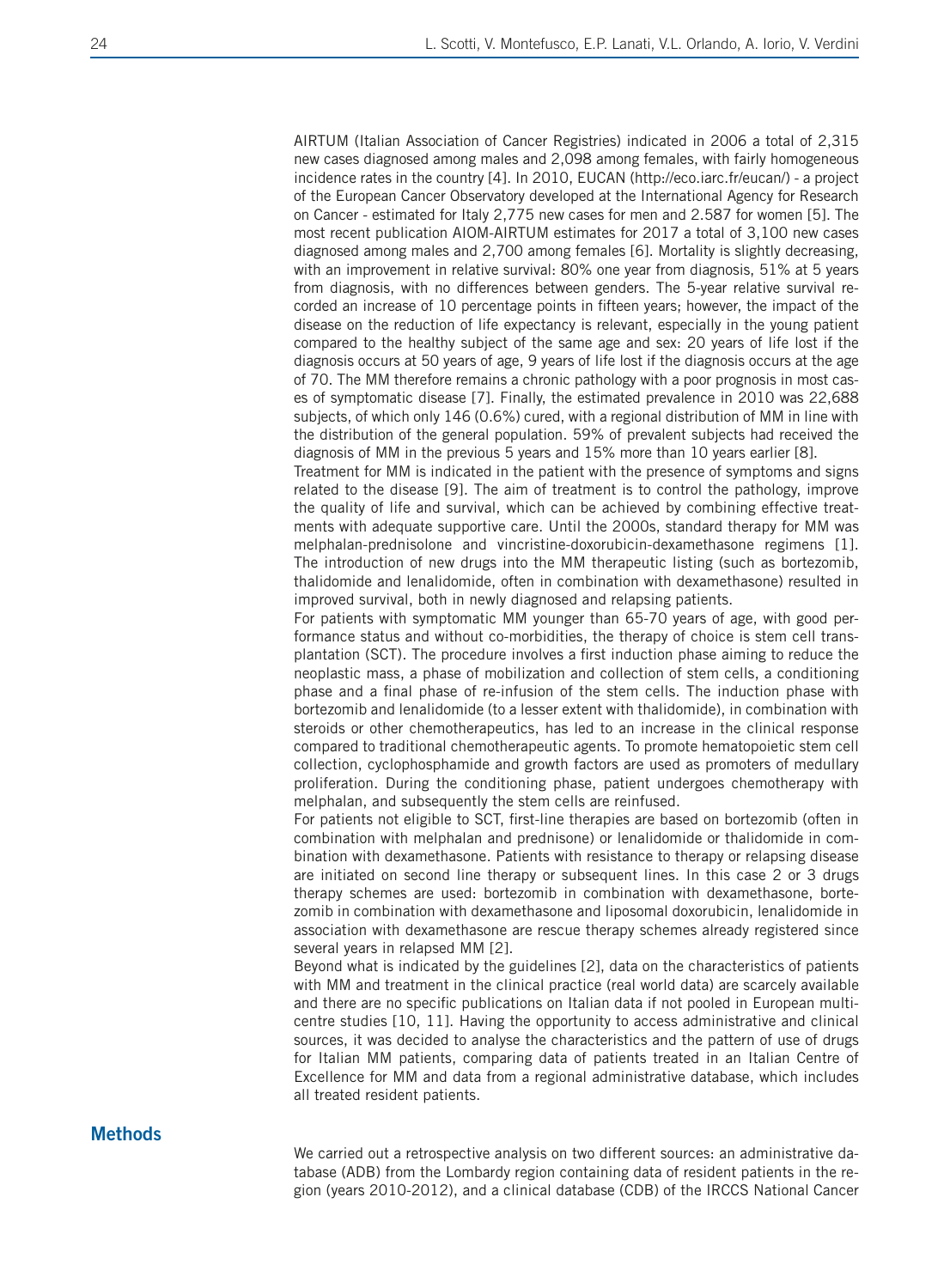Institute (INT) Foundation containing data of patients attending the Department of Hematology (years 2010-2015). In both cases, patients with a first diagnosis of MM were identified, and demographic characteristics, MM drug therapies and use patterns were described. Given the high frequency of co-morbidities in MM patients [12] and given their relevance in determining their eligibility for SCT, analyses were also performed in patients with previous cardiovascular and renal events.

#### **Administrative database (ADB) analysis**

Lombardy region covers around 10 million people. Administrative databases include: demographic data, hospital discharges, pharmaceutical prescriptions, and outpatient claims. Retrospective analysis of a Lombardy regional database was conducted first to evaluate the treatment of patients admitted to hospital with a diagnosis of MM. The information contained in the regional databases were analysed to establish the clinical characterisation of MM patients, highlighting age, sex, renal and cardiovascular comorbidity, and to evaluate the treatment pattern of patients admitted to hospital for MM. The retrospective analysis focused on the following cohort characteristics: cardiovascular and renal co-morbidities as well as exposure to treatment.

All patients admitted to hospital in 2010 with a principal or secondary MM diagnosis (ICD-9, 203.00) were selected. The date of discharge after the first admission for MM during the period (index hospitalisation) was the "index date".

- The following patients were excluded: i) those not resident in Lombardy;
- ii) those admitted to hospital with a haematopoietic tumour (ICD-9 200.XX-208.XX) in the 10 years prior to the index date;
- iii) those who died during the index hospitalisation;

iv) those whose treatment did not begin with one of the drugs of interest.

Each member of the cohort was monitored from the index date until the date of death, emigration or end of follow-up (31.12.2012), whichever was the earliest.

To evaluate prior history of renal events and heart disease in the patients included in the cohort, we recorded whether the patients had been hospitalised at least once with a principal or secondary diagnosis of kidney disease (ICD-9 584.XX, 585.XX, 586. XX) or heart disease (ICD-9 410.XX-414.XX, 420.XX, 423.XX-429.XX) in the 10 years prior to entry into the cohort.

The following drugs were considered to be of interest for the analysis:

- • Cyclophosphamide (ATC L01AA01)
- Melphalan (ATC L01AA03)
- Bendamustine (ATC L01AA09)
- Vincristine (ATC L01CA02)
- Doxorubicin (ATC L01DB01)
- Bortezomib (ATC L01XX32)
- Thalidomide (ATC L04AX2)
- Lenalidomide (ATC LO4AX4).

All the oncological drugs of interest administered during the follow-up were identified from the hospital's pharmaceutical database (file F). Beginning with the first-line treatment (first drug administered), if the next administration was tried less than 8 months after the first, patients were classified into two groups depending if (i) they received the same drug, or (ii) the patient received a different drug.

#### **Clinical database (CDB) analysis**

The database of the Department of Hematology of IRCCS Foundation - National Cancer Institute (INT) of Milan was analyzed. The original data were anonymous, identified only by an alphanumeric code. The entire database population diagnosed from MM between 2010 and 2015 has been analysed.

Assessed variables:

- date of birth
- sex
- date of diagnosis of MM
- co-morbidities recorded at diagnosis
- received medicines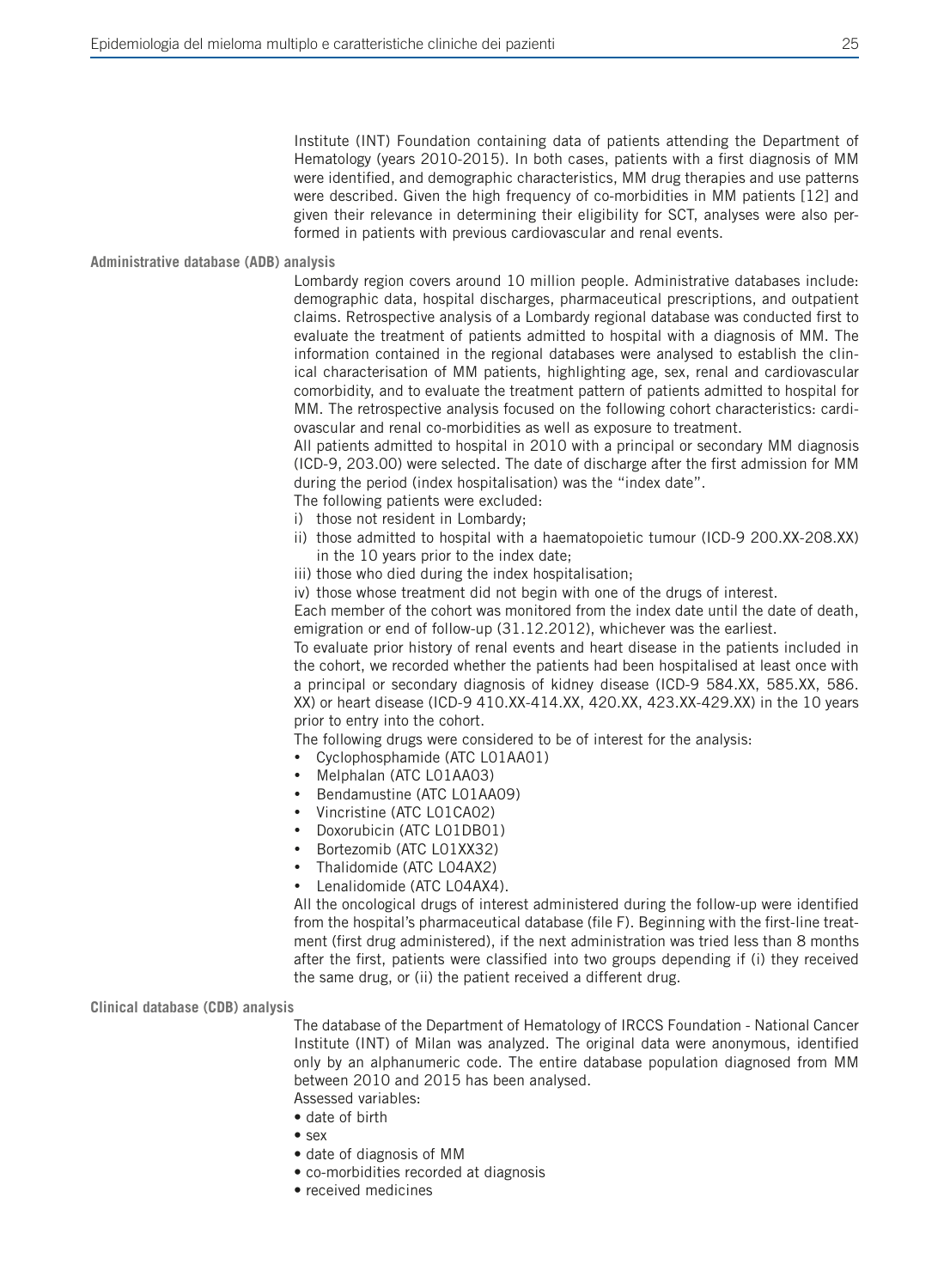• start and end date of each therapeutic line received from patient

• deletions of chromosome 17

Cardiovascular events were already recorded into the database. Renal failure was identified by creatinine value was >2 mg/dL.

**Statistical analysis**

**Results** 

The analyses on the two databases (ADB and CDB) were descriptive and were performed using SAS statistical software (SAS Institute Inc., Cary, NC, USA).

In 2010, 2,263 patients were hospitalised for MM in Lombardy. 152 patients were excluded because they were not resident in the Lombardy Region, 1,266 because they had previously been hospitalised with a diagnosis of haematopoietic cancer, and 51 because they died during the index hospitalisation. The final cohort consisted of 794 patients with a first admission for MM in 2010, who were resident in the Lombardy and alive at the end of the hospitalisation period. In the treatment pattern analysis, the cohort was limited to 334 patients, as no information about post-admission treatment was available for 298 patients, and a further 162 did not begin treatment with one of the drugs of interest.

All 794 patients included into the cohort have been analysed to describe main characteristics. Demographic data are shown in **Table 1**. Subjects' mean age was approximately 71 years (median 72, minimum 29 - maximum 95) and about 30% of patients were less than 65-years old. There was no difference in gender distribution (49.5% males *vs* 50.5% females). In 7.9% of subjects there was at least one hospitalization for renal event (acute or chronic renal failure) in the 10 years preceding the first admission for MM, while 22.7% of patients had at least one heart disease event (coronary artery disease, cardiomyopathies, arrhythmias, heart failure or other heart conditions). A total of 209 patients (26.31%) had been admitted to hospital with a diagnosis of heart disease or renal disease in the 10 years prior to admission for MM. Of the 794 patients included in the cohort, 6.4% died within one month of discharge while 73.1% had survival longer than one year (**Table 1**). Regarding treatments following the admission for MM, only 334 were treated with drugs of interest.

**Table 1** Frequency distribution of demographic characteristics of cohort subjects included in the administrative database of the Lombardy region, Italy.

| Subjects, N |                                         |                  |                                               | 794               |  |
|-------------|-----------------------------------------|------------------|-----------------------------------------------|-------------------|--|
|             | Sex, N (%)                              |                  | M                                             | 393 (49.5)        |  |
|             |                                         |                  | F                                             | 401 (50.5)        |  |
|             |                                         | Mean $\pm$ SD    |                                               | $70.66 \pm 11.13$ |  |
|             | Age at diagnosis (years)                | Median (min-max) |                                               | 72 (29-95)        |  |
|             |                                         |                  | &50                                           | 139 (17.51)       |  |
|             |                                         |                  | 60-64                                         | 94 (11.84)        |  |
|             | Age classes at diagnosis (years), N (%) |                  | 65-69                                         | 110 (13.85)       |  |
|             |                                         |                  | $70 - 74$                                     | 156 (19.65)       |  |
|             |                                         |                  | 75-79                                         | 145 (18.26)       |  |
|             |                                         |                  | >80                                           | 150 (18.89)       |  |
|             |                                         |                  | $\leq 30$                                     | 51(6.42)          |  |
|             |                                         |                  | $31 - 60$                                     | 35(4.41)          |  |
|             | Survival (days), N (%)                  |                  | 61-180                                        | 71 (8.94)         |  |
|             |                                         |                  | 181-365                                       | 57(7.18)          |  |
|             |                                         |                  | $\geq$ 365                                    | 580 (73.05)       |  |
|             |                                         |                  | Hospitalisation for renal event               | 63 (7.9)          |  |
|             | Comorbidities, N (%)                    |                  | Heart disease event                           | 180 (22.7)        |  |
|             |                                         |                  | Hospitalisation for heart<br>or renal disease | 209 (26.3)        |  |
|             |                                         |                  |                                               |                   |  |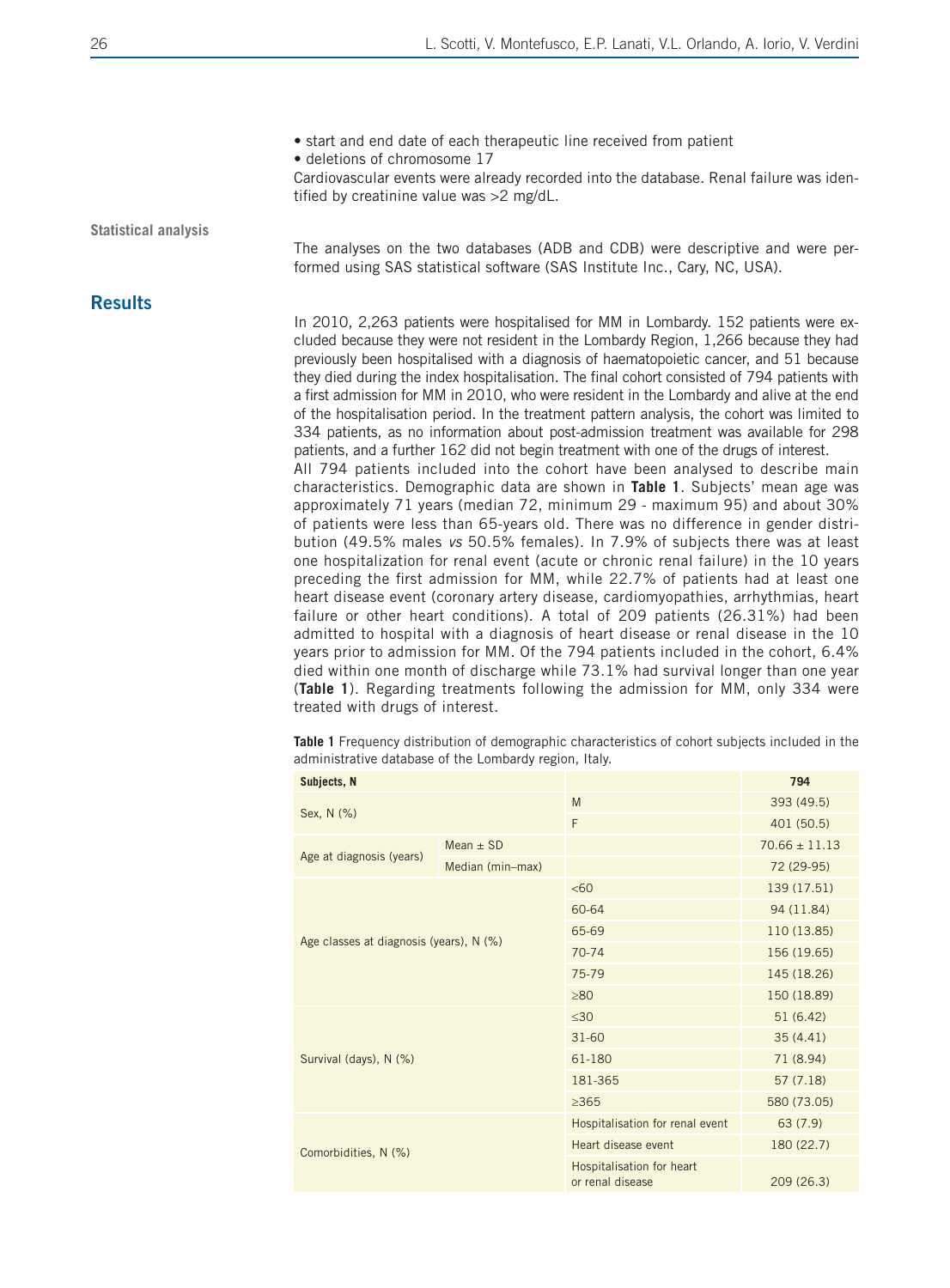Primarily, the frequency distribution of the initial treatment was evaluated (i) on the entire cohort and (ii) after stratifying for the presence or absence of kidney or heart disease prior to admission to the cohort. In the cohort at a whole (334 patients), almost all began treatment with bortezomib (67.4%) or thalidomide (20.1%) or lenalidomide (9.3%). The same distribution is obtained by stratifying for the presence or absence of prior heart or kidney disease. Of those 334 patients, 28 had a single prescription, 201 had more than one prescription and did not change treatment line during the follow-up, the remaining 105 (31.4%) had one or more line changes. In the cohort of 70 patients with cardiovascular-renal comorbidity, 44 had a single prescription or did not change treatment line, 25 had one change of line, and 1 had 2 changes of line (patients changing one or more lines: 37.14%). The frequency distribution of treatment line changes on the whole cohort and after stratification for prior kidney and heart disease is reported in **Table 2**. Of those who changed treatment, 93 (27.8%) only had one change of treatment and 9 (2.7%) only 2, while 3 (0.9%) had 3 or more. Patients with prior kidney disease seemed to have a higher propensity towards a treatment line change *vs* patients with heart disease (35.7% *vs* 25.7%), although the difference was not significant (z test p-value 0.058).

|                          | <b>Total</b> | Cardiovascular or renal event |                      |  |  |
|--------------------------|--------------|-------------------------------|----------------------|--|--|
| Number of changes, N (%) | $N = 334$    | <b>No</b><br>$N = 264$        | <b>Yes</b><br>$N=70$ |  |  |
| $0^*$                    | 229 (68.56)  | 185 (70.07)                   | 44 (62.86)           |  |  |
|                          | 93 (27.84)   | 68 (25.76)                    | 25(35.71)            |  |  |
| $\mathcal{P}$            | 9(2.69)      | 8(3.03)                       | 1(1.43)              |  |  |
| 3 or more                | 3(0.91)      | 3(1.14)                       | 0(0.00)              |  |  |

**Table 2** Frequency distribution of treatment lines and adverse events.

*\* 28 of these patients had only one available prescription.*

Frequency distributions of changes from first- to second-line treatment for the entire cohort is shown in **Table 3**. Most frequent changes were from thalidomide to bortezomib (29.9%), bortezomib to lenalidomide (27.1%) and lenalidomide to bortezomib (25.8%).

| Table 3 Frequency distribution of changes to second-line treatment in the cohort of the administrative database of the Lombardy |  |  |  |  |  |
|---------------------------------------------------------------------------------------------------------------------------------|--|--|--|--|--|
| region, Italy.                                                                                                                  |  |  |  |  |  |

|                      |                                     | <b>Second-line treatment</b> |                                     |                        |                                    |                       |                                    |                         |                       |                       |                 |
|----------------------|-------------------------------------|------------------------------|-------------------------------------|------------------------|------------------------------------|-----------------------|------------------------------------|-------------------------|-----------------------|-----------------------|-----------------|
|                      | N(% )                               | Cyclopho-<br>sphamide        | Cyclophosphamide<br>and vincristine | Vincristine            | Cyclophosphamide<br>and bortezomib | <b>Melphalan</b>      | <b>Melphalan and</b><br>bortezomib | <b>Bortezomib</b>       | <b>Thalidomide</b>    | Lenalidomide          | <b>Total</b>    |
|                      | Cyclophosphamide                    | 3<br>(100)                   | $\overline{0}$<br>(0)               | $\mathbf{0}$<br>(0)    | $\mathbf{0}$<br>(0)                | $\mathbf{0}$<br>(0)   | $\overline{0}$<br>(0)              | $\mathbf 0$<br>(0)      | $\mathbf{0}$<br>(0)   | $\theta$<br>(0)       | 3<br>(0.0089)   |
|                      | Cyclophosphamide<br>and vincristine | $\overline{0}$<br>(0)        | 3<br>(100)                          | $\Omega$<br>(0)        | $\overline{0}$<br>(0)              | $\overline{0}$<br>(0) | $\overline{0}$<br>(0)              | $\overline{0}$<br>(0)   | $\mathbf{0}$<br>(0)   | $\theta$<br>(0)       | 3<br>(0.0089)   |
|                      | <b>Vincristine</b>                  | $\overline{0}$<br>(0)        | $\overline{0}$<br>(0)               | $\overline{0}$<br>(0)  | $\overline{0}$<br>(0)              | $\overline{0}$<br>(0) | $\overline{0}$<br>(0)              | $\mathbf 0$<br>(0)      | $\mathbf{0}$<br>(0)   | $\overline{0}$<br>(0) | $\theta$<br>(0) |
|                      | Cyclophosphamide<br>and bortezomib  | $\overline{0}$<br>(0)        | $\overline{0}$<br>(0)               | $\Omega$<br>(0)        | (100)                              | $\Omega$<br>(0)       | $\Omega$<br>(0)                    | $\overline{0}$<br>(0)   | $\overline{0}$<br>(0) | $\overline{0}$<br>(0) | (0.0029)        |
| First-line treatment | <b>Melphalan</b>                    | $\overline{0}$<br>(0)        | $\overline{0}$<br>(0)               | $\overline{0}$<br>(0)  | $\overline{0}$<br>(0)              | (33.33)               | $\overline{0}$<br>(0)              | $\mathbf{1}$<br>(33.33) | (33.33)               | $\overline{0}$<br>(0) | 3<br>(0.0089)   |
|                      | <b>Melphalan and</b><br>bortezomib  | $\overline{0}$<br>(0)        | $\overline{0}$<br>(0)               | $\overline{0}$<br>(0)  | $\overline{0}$<br>(0)              | 0<br>(0)              | $\mathbf{1}$<br>(100)              | $\overline{0}$<br>(0)   | $\mathbf{0}$<br>(0)   | $\theta$<br>(0)       | (0.0029)        |
|                      | <b>Bortezomib</b>                   | $\overline{0}$<br>(0)        | $\overline{0}$<br>(0)               | $\mathbf{1}$<br>(0.44) | $\overline{0}$<br>(0)              | $\Omega$<br>(0)       | $\overline{0}$<br>(0)              | 155<br>(68.89)          | 8<br>(3.56)           | 61<br>(27.11)         | 225<br>(0.67)   |
|                      | <b>Thalidomide</b>                  | $\overline{0}$<br>(0)        | $\overline{0}$<br>(0)               | $\mathbf{0}$<br>(0)    | $\overline{0}$<br>(0)              | $\overline{0}$<br>(0) | $\overline{0}$<br>(0)              | 20<br>(29.85)           | 42<br>(62.69)         | 5<br>(7.46)           | 67<br>(0.2)     |
|                      | Lenalidomide                        | $\mathbf{0}$<br>(0)          | $\overline{0}$<br>(0)               | $\mathbf{0}$<br>(0)    | $\mathbf{0}$<br>(0)                | $\theta$<br>(0)       | $\overline{0}$<br>(0)              | 8<br>(25.81)            | $\overline{0}$<br>(0) | 23<br>(74.19)         | 31<br>(0.092)   |
|                      | <b>Total</b>                        | 3<br>(100)                   | 3<br>(100)                          | $\mathbf{1}$<br>(0.44) | (100)                              | (33.33)               | $\overline{1}$<br>(100)            | 184<br>(157.88)         | 51<br>(99.58)         | 89<br>(108.76)        | 334             |

*The first-line treatments are shown in the rows and the second-line treatments in the columns. The diagonal shows the patients with no change of line.*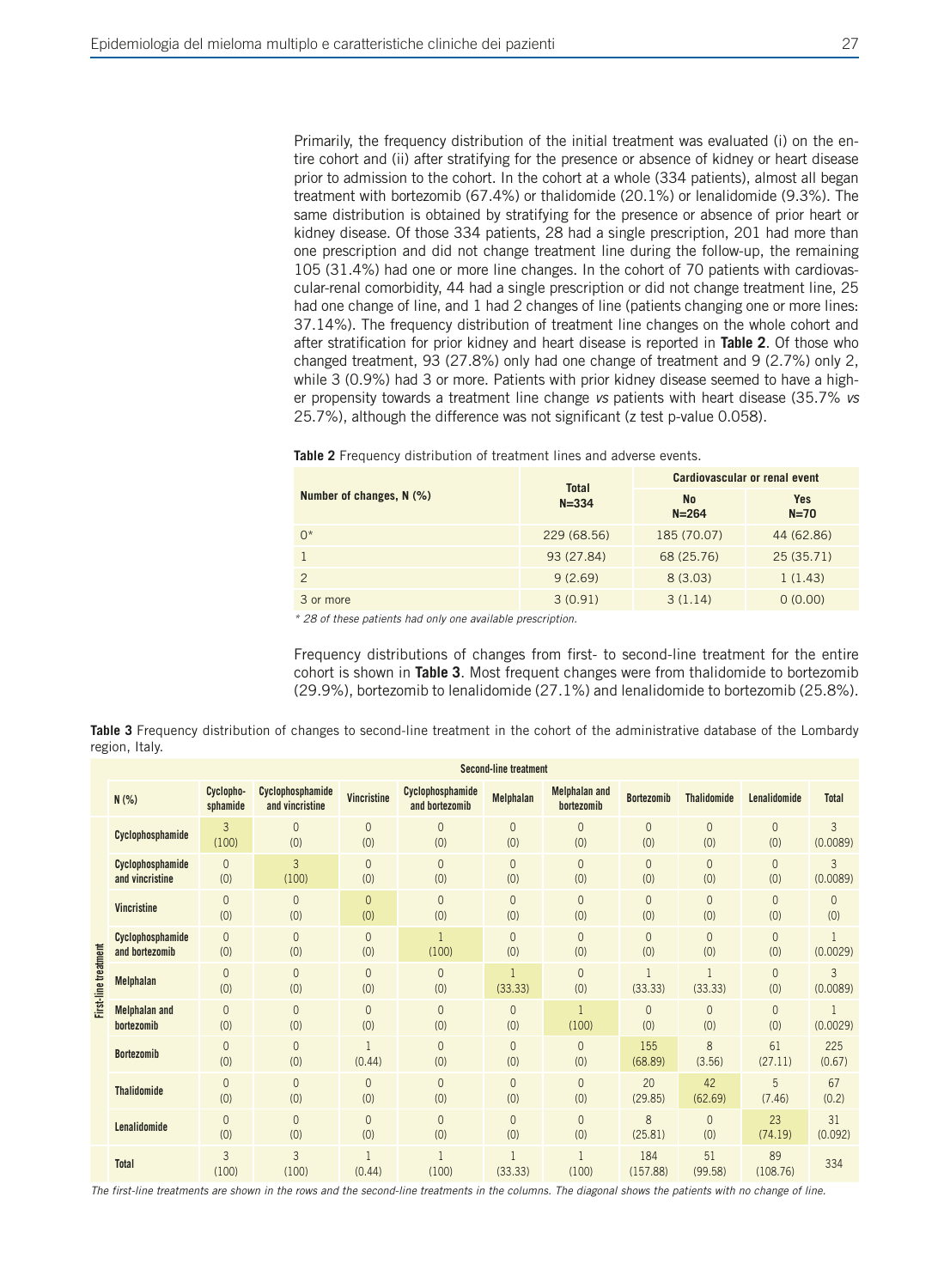In the clinical database from INT, 166 patients were diagnosed between  $1<sup>st</sup>$  Jan 2010 and  $31<sup>st</sup>$  Dec 2015, of whom 17% were asymptomatic, more males (54.2%) than females. The mean age at diagnosis was 63 years (median: 65; minimum 34 - maximum 87) and 93 patients (56.0%) were less than 65 years old (**Table 4**).

Given the database structure, 1-year survival could not be evaluated. However, on  $31<sup>st</sup>$ Dec 2015, 84% of patients were alive, having on average 2.89 years from diagnosis date. About 16.3% of 166 patients had cardiovascular and/or renal comorbidities. 19 (11.5%) had been hospitalised at least once for one of the cardiovascular comorbidities: 9 patients for arrhythmias, 9 patients for coronary heart disease and 1 for stroke (cases of hypertension, thrombosis and valve defects were excluded). Renal failure was diagnosed in 10 patients (6.0%) while patients with both cardiovascular and renal comorbidity amounted to 1% of total patients (**Table 4**). Chromosome 17 deletion was analysed on a sample of 111 patients who underwent the cytogenetic test, and 11 patients (9.91%) presented chromosome 17 deletion.

As in **Table 4**, 38% of treated patients had one or more changes (*vs* 31% in ADB). 85 patients (61.6%) received a first-line therapy and did not change it during the follow-up, the remaining 53 had one or more line changes: 23 (16.7%) only had one change of treatment, 15 (10.9%) two changes, while 15 (10.9%) had 3 or more. The most frequent changes were from bortezomib to lenalidomide and *viceversa*, thalidomide to bortezomib, experimental drugs (carfilzomib, ixazomib) to lenalidomide.

**Table 4** Frequency distribution of demographic characteristics of cohort subjects from the clinical database from the National Cancer Institute, Milan, Italy.

| <b>Subjects</b>                             | 166               |                                 |                 |  |  |
|---------------------------------------------|-------------------|---------------------------------|-----------------|--|--|
| Sex N (%)                                   |                   | M                               | 90 (54.22)      |  |  |
|                                             |                   | F                               | 76 (45.78)      |  |  |
| Age at diagnosis (years)                    | Mean $\pm$ SD     |                                 | $63.01 + 11.65$ |  |  |
|                                             | Median (min -max) |                                 | 65 (34-87)      |  |  |
|                                             |                   | <60                             | 62 (37.50)      |  |  |
|                                             |                   | 60-64                           | 29 (17.50)      |  |  |
|                                             |                   | 65-69                           | 27(16.25)       |  |  |
| Age classes at diagnosis (years)            |                   | $70 - 74$                       | 24 (14.38)      |  |  |
|                                             |                   | 75-79                           | 7(4.38)         |  |  |
|                                             |                   | $\geq 80$                       | 17 (10.00)      |  |  |
|                                             |                   | $\mathbf{O}$                    | 85 (61.59)      |  |  |
| Number of changes for treatment lines N (%) |                   | $\mathbf{1}$                    | 23 (16.67)      |  |  |
|                                             |                   | $\overline{2}$                  | 15 (10.87)      |  |  |
|                                             |                   | 3                               | 15 (10.87)      |  |  |
|                                             |                   | Cardiovascular or renal disease | 27 (16.27%)     |  |  |
|                                             |                   | Hospitalisation                 | 19 (11.45%)     |  |  |
| Comorbidities N (%)                         |                   | Arrhythmia                      | 9(5.42%)        |  |  |
|                                             |                   | Coronary heart disease          | 9(5.42%)        |  |  |
|                                             |                   | <b>Stroke</b>                   | 1 (0.60%        |  |  |
|                                             |                   | Renal failure                   | 10 (6.02%)      |  |  |
|                                             |                   |                                 |                 |  |  |

The analysis of the first-line treatment, conducted on the whole sample of 166 patients, found first that asymptomatic patients (28, 16.9% of whole sample) were not treated, as recommended by guidelines. Of 138 patients receiving a first-line treatment, 76 patients (55.1%) received a bortezomib-based regimen, while 23.9% of patients received an experimental therapy (**Table 5**).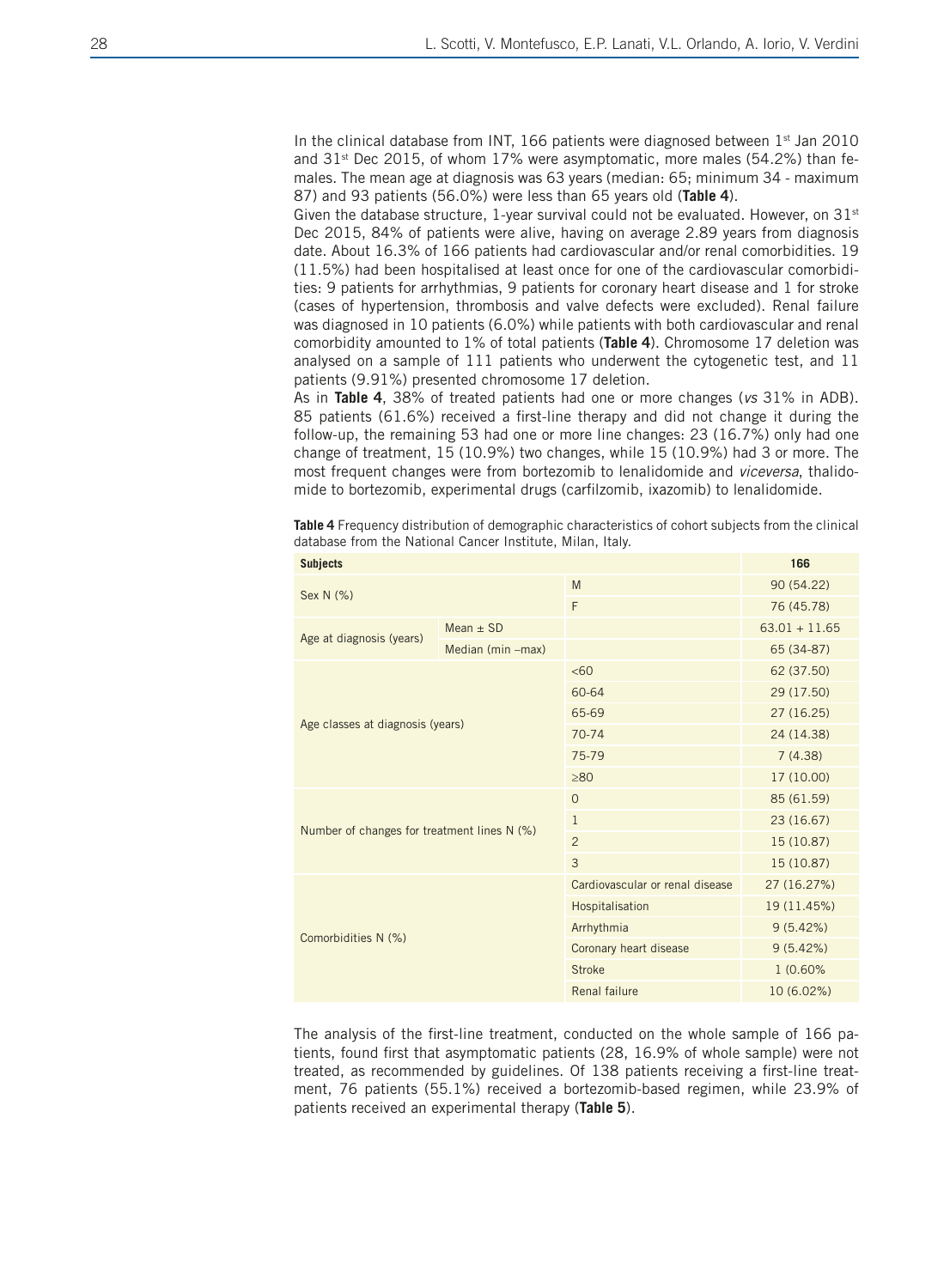**Table 5** First-line treatments.

|                                   |               | N(% )      |  |
|-----------------------------------|---------------|------------|--|
| <b>Total patients</b>             | 166 (100)     |            |  |
| Untreated (asymptomatic patients) | 28(16.9)      |            |  |
| Treated patients                  |               | 138 (83.1) |  |
| of whom, regimen with:            | Bortezomib    | 76(55.1)   |  |
|                                   | Talidomide    | 5(3.6)     |  |
|                                   | Lenalidomide* | 23(16.6)   |  |
|                                   | Carfilzomib** | 7(5.1)     |  |
|                                   | Ixazomib**    | 3(2.2)     |  |
|                                   | <b>Others</b> | 23(16.7)   |  |
|                                   | <b>NA</b>     | 1(0.7)     |  |

*\* first-line experimental therapy until 2016* 

*\*\* experimental therapy*

## **Discussion**

This real world study on management of MM patients in two representative realities, one of the general population and the other one of centres of excellence, adds new information to what is publicly available, with differences between the two examined populations that deserve a detailed analysis.

The study confirms that MM is a disease affecting adults of both sexes, slightly more frequently in males, and in old age. However, the analysis highlighted a rather marked difference: while the mean age of ADB patients (71 years) is in line with what reported in the literature [2, 4, 7, 8], the mean age of patients attending the Department of Hematology of the National Cancer Institute (INT) is much lower (63 years). Considering that age below 65-70 is a criterion of eligibility for SCT and that INT is a reference centre in Italy for transplantation, we could explain the relative young age of CDB patients with patients transplanted or in induction therapy.

Differences between the two populations also emerge in relation to co-morbidities. ADB patients have a higher cardiovascular and renal disease rate (26%) than CDB patients (16%). Also in this case the difference in age between the two groups could explain this further difference. Moreover, given that important comorbidities such as cardiovascular and renal are exclusion criteria for transplantation, it is likely that the INT population is *a priori* selected.

In the clinical practice, first-line and subsequent therapy for MM is in line with recommendations made by scientific guidelines [2], preferring bortezomib-based regimens. It is interesting to note how the thalidomide-based regimens (with a lower tolerability than lenalidomide) are less frequent in CDB patients where a high rate of experimental therapies (24%) has been recorded. At least one patient out of three goes to treatment lines after the first, indication of a relapsing disease: 31% of patients in the ADB changed two or more treatment lines *vs* 38% of CDB patients. To explain this difference, it can be hypothesized that patients referring to INT are more severe than the average. Drugs that are used in the subsequent lines are also in line with recommendations of guidelines [2].

It was not possible to compare survival between the two populations but still interesting to examine the one-year net survival of ADB patients (73%) compared to what was recently published by AIRTUM (80%) [7]. This difference could be explained by the absence of asymptomatic patients in the ADB (considered instead in the tumour registries) and by AIRTUM more recent data (while the ADB analyses 2010-2012 years). The most important limitation of this study lies in the different structure of the two databases that did not allow a complete comparability of the two populations and the patterns of drug use. In addition, the ADB, like any administrative database, does not allow identifying asymptomatic patients, with the loss of information on a potentially large sample. Finally, transplants were not analysed as non-pharmacological treatment; however, the analysis would provide relevant information on the real-life management of the patient with MM, since it is the treatment of choice for patients under age 70.